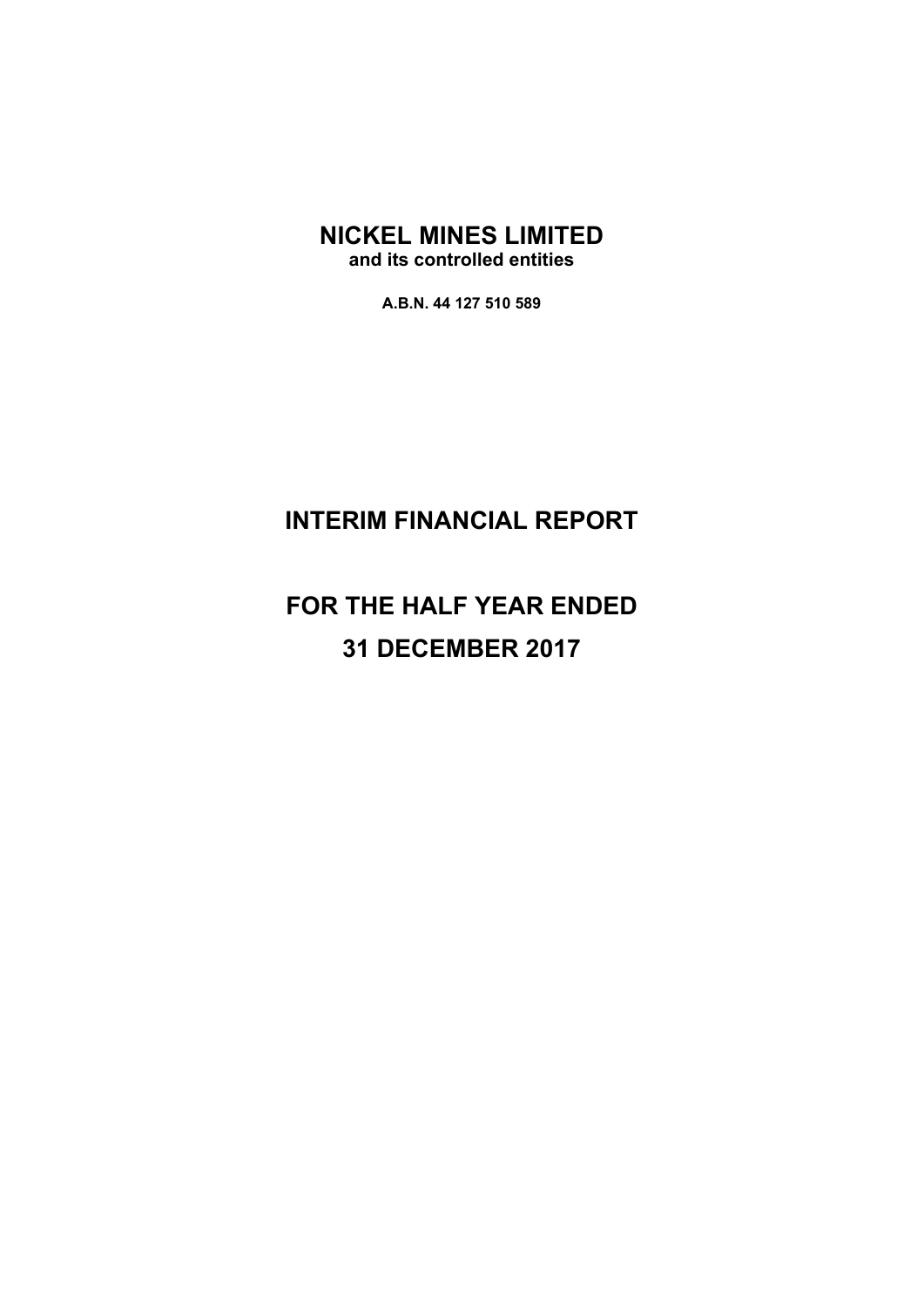# **Contents**

| Condensed consolidated interim statement of profit or loss and other comprehensive income 3 |  |
|---------------------------------------------------------------------------------------------|--|
|                                                                                             |  |
|                                                                                             |  |
|                                                                                             |  |
|                                                                                             |  |
|                                                                                             |  |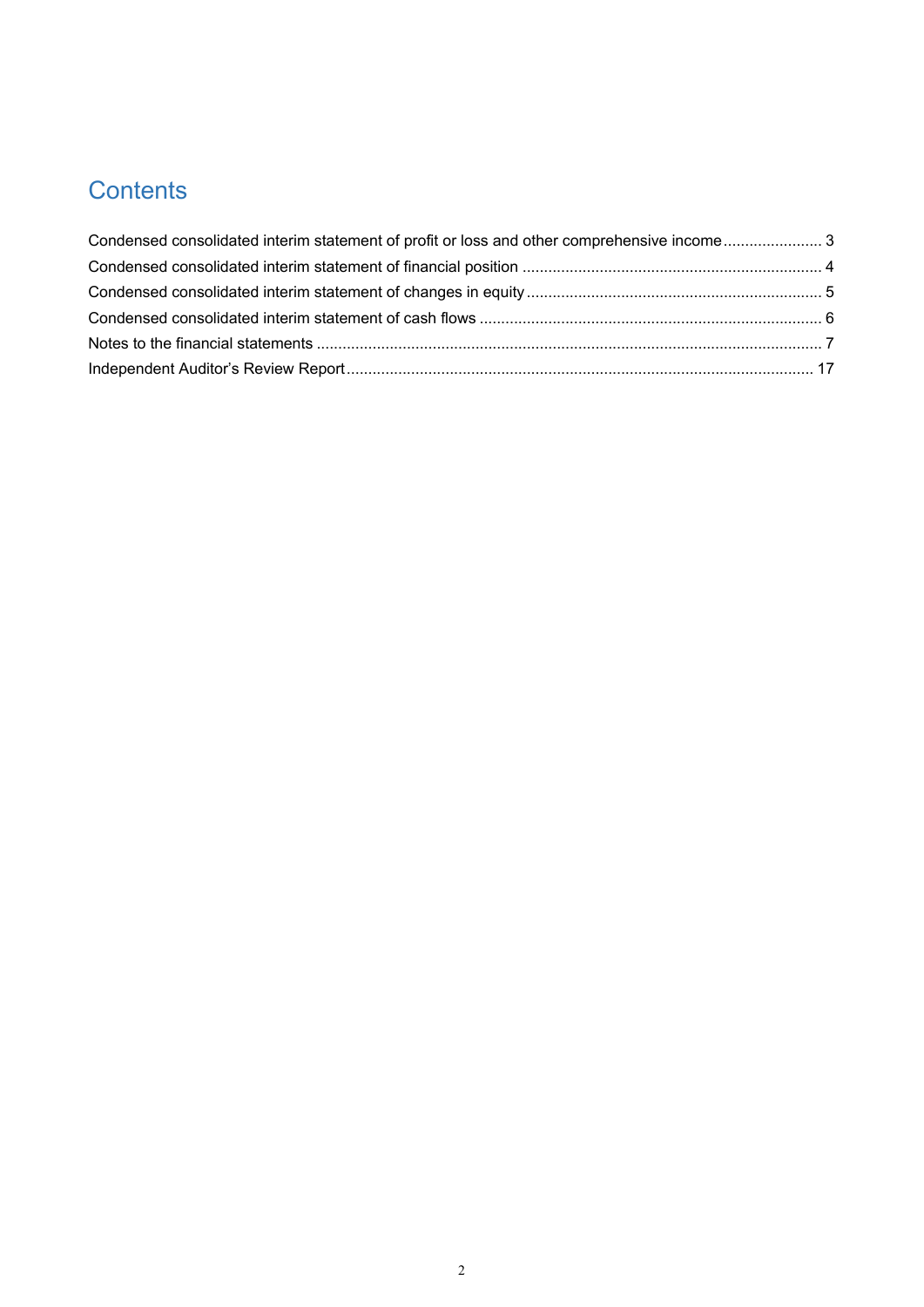# **CONDENSED CONSOLIDATED INTERIM STATEMENT OF PROFIT OR LOSS AND OTHER COMPREHENSIVE INCOME FOR THE HALF YEAR ENDED 31 DECEMBER 2017**

|                                                             | <b>Notes</b>   | 6 months to<br>31 December<br>2017 |
|-------------------------------------------------------------|----------------|------------------------------------|
| <b>USD</b>                                                  |                | \$                                 |
| Nickel ore sales revenue                                    |                | 9,148,048                          |
| Cost of sales                                               |                | (6, 122, 781)                      |
| Gross profit                                                |                | 3,025,267                          |
| Administration and consultants' expenses                    |                | (1,207,287)                        |
| Depreciation and amortisation                               |                | (43, 802)                          |
| Agency fee charges                                          | 10             | (1,800,000)                        |
| Other expenses                                              | 4              | (125, 356)                         |
| <b>Results from operating activities</b>                    |                | (151, 178)                         |
| Financial income                                            | 5              | 91,466                             |
| Financial expense                                           | 5              | (576, 176)                         |
| Finance costs                                               |                | (484, 710)                         |
| Loss before income tax                                      |                | (635, 888)                         |
| Income tax expense                                          |                |                                    |
| Loss for the period                                         |                | (635, 888)                         |
| Other comprehensive income                                  |                |                                    |
| Items that may be classified subsequently to profit or loss |                |                                    |
| Total comprehensive loss for the period                     |                | (635, 888)                         |
| Loss attributable to:                                       |                |                                    |
| Owners of the Company                                       |                | (1, 195, 357)                      |
| Non-controlling interest                                    |                | 559,469                            |
| Loss for the period                                         |                | (635, 888)                         |
| Total comprehensive loss attributable to:                   |                |                                    |
| Owners of the Company                                       |                | (1, 195, 357)                      |
| Non-controlling interest                                    |                | 559,469                            |
| Total comprehensive loss for the period                     |                | (635, 888)                         |
| <b>Earnings per share</b>                                   |                |                                    |
| Basic and diluted loss per share (cents)                    | $\overline{7}$ | (0.37)                             |

The above consolidated statement of profit or loss and other comprehensive income should be read in conjunction with the accompanying notes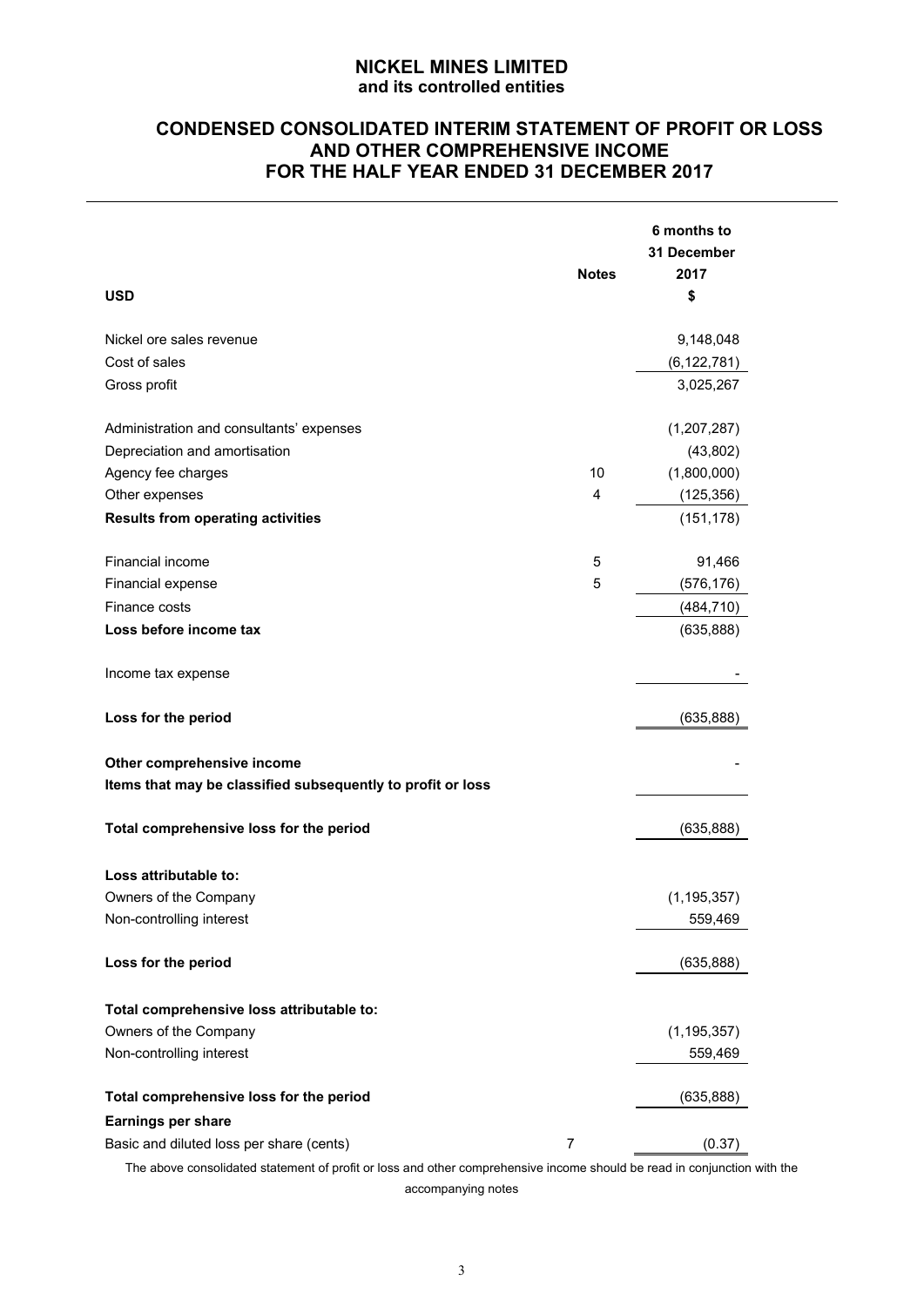# **CONDENSED CONSOLIDATED INTERIM STATEMENT OF FINANCIAL POSITION AS AT 31 DECEMBER 2017**

| <b>USD</b>                                                 | <b>Notes</b> | 31 December<br>2017<br>\$ |
|------------------------------------------------------------|--------------|---------------------------|
|                                                            |              |                           |
| <b>Current assets</b>                                      |              |                           |
| Cash and cash equivalents                                  |              | 17,596,748                |
| Trade and other receivables                                | 6            | 3,219,101                 |
| Inventory                                                  | 8            | 490,969                   |
| Other                                                      |              | 275,218                   |
| <b>Total current assets</b>                                |              | 21,582,036                |
| <b>Non-current assets</b>                                  |              |                           |
| Property, plant and equipment                              | 9            | 26,607,603                |
| <b>Total non-current assets</b>                            |              | 26,607,603                |
| <b>Total assets</b>                                        |              | 48,189,639                |
| <b>Current liabilities</b>                                 |              |                           |
| Trade and other payables                                   | 10           | 16,119,767                |
| Provision - employee's benefit obligation                  |              | 270,104                   |
| <b>Borrowings</b>                                          | 11           | 12,422,597                |
| <b>Total current liabilities</b>                           |              | 28,812,468                |
| <b>Non-current liabilities</b>                             |              |                           |
| Provision - rehabilitation                                 |              | 294,454                   |
| <b>Total non-current liabilities</b>                       |              | 294,454                   |
| <b>Total liabilities</b>                                   |              | 29,106,922                |
| <b>Net assets</b>                                          |              | 19,082,717                |
| <b>Equity</b>                                              |              |                           |
| Share capital                                              | 12           | 44,752,186                |
| Foreign currency translation reserve                       |              | (595, 498)                |
| <b>Accumulated losses</b>                                  |              | (27, 156, 287)            |
| Total equity attributable to equity holders of the Company |              | 17,000,401                |
| Non-controlling interest                                   |              | 2,082,316                 |
|                                                            |              |                           |
| <b>Total equity</b>                                        |              | 19,082,717                |

The above consolidated statement of financial position should be read in conjunction with accompanying notes.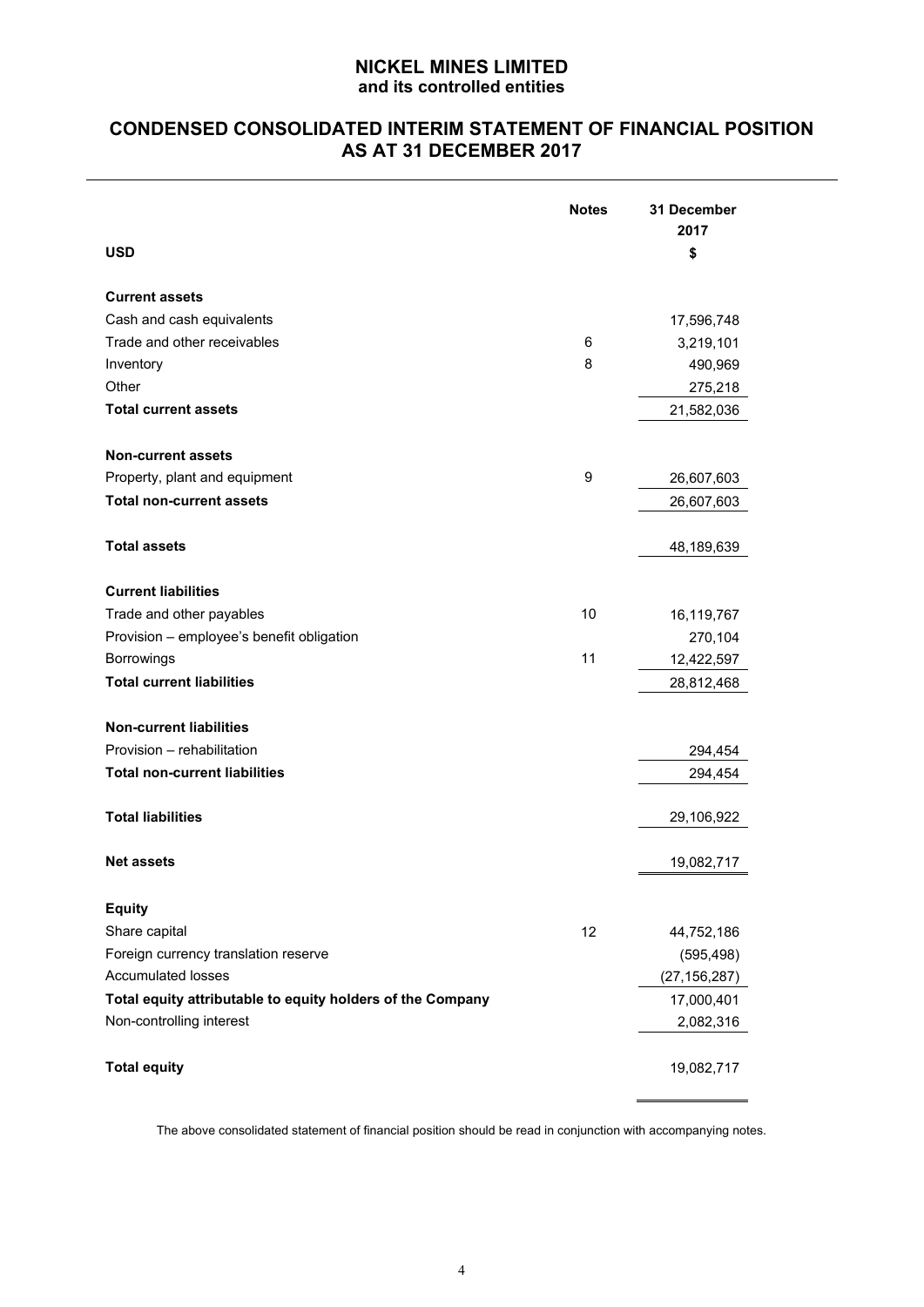# **CONDENSED CONSOLIDATED INTERIM STATEMENT OF CHANGES IN EQUITY FOR THE HALF YEAR ENDED 31 DECEMBER 2017**

|                                                       |              | <b>Share</b>  | Foreign<br>currency<br>translation | <b>Accumulated</b>       |               | Non-<br>controlling      |                           |
|-------------------------------------------------------|--------------|---------------|------------------------------------|--------------------------|---------------|--------------------------|---------------------------|
| <b>USD</b>                                            | <b>Notes</b> | capital<br>\$ | reserve<br>\$                      | <b>losses</b><br>\$      | Total<br>\$   | interest<br>\$           | <b>Total equity</b><br>\$ |
| Balance at 1 July 2017                                |              | 26,188,005    | (595, 498)                         | (25,960,930)             | (368, 423)    | 1,522,847                | 1,154,424                 |
| Total comprehensive income for the period             |              |               |                                    |                          |               |                          |                           |
| Loss for the period                                   |              |               | $\blacksquare$                     | (1, 195, 357)            | (1, 195, 357) | 559,469                  | (635, 888)                |
| Total comprehensive loss for the period               |              |               | $\overline{\phantom{a}}$           | (1, 195, 357)            | (1, 195, 357) | 559,469                  | (635, 888)                |
| Transactions with owners, recorded directly in equity |              |               |                                    |                          |               |                          |                           |
| Issue of shares                                       | 12           | 19,717,064    |                                    | $\overline{\phantom{a}}$ | 19.717.064    | $\overline{\phantom{a}}$ | 19,717,064                |
| Costs of issue                                        | 12           | (1, 152, 883) |                                    | $\overline{\phantom{a}}$ | (1, 152, 883) | $\overline{\phantom{a}}$ | (1, 152, 883)             |
| <b>Balance at 31 December 2017</b>                    |              | 44,752,186    | (595, 498)                         | (27, 156, 287)           | 17,000,401    | 2.082.316                | 19,082,717                |

The above consolidated statement of changes in equity is to be read in conjunction with the accompanying notes.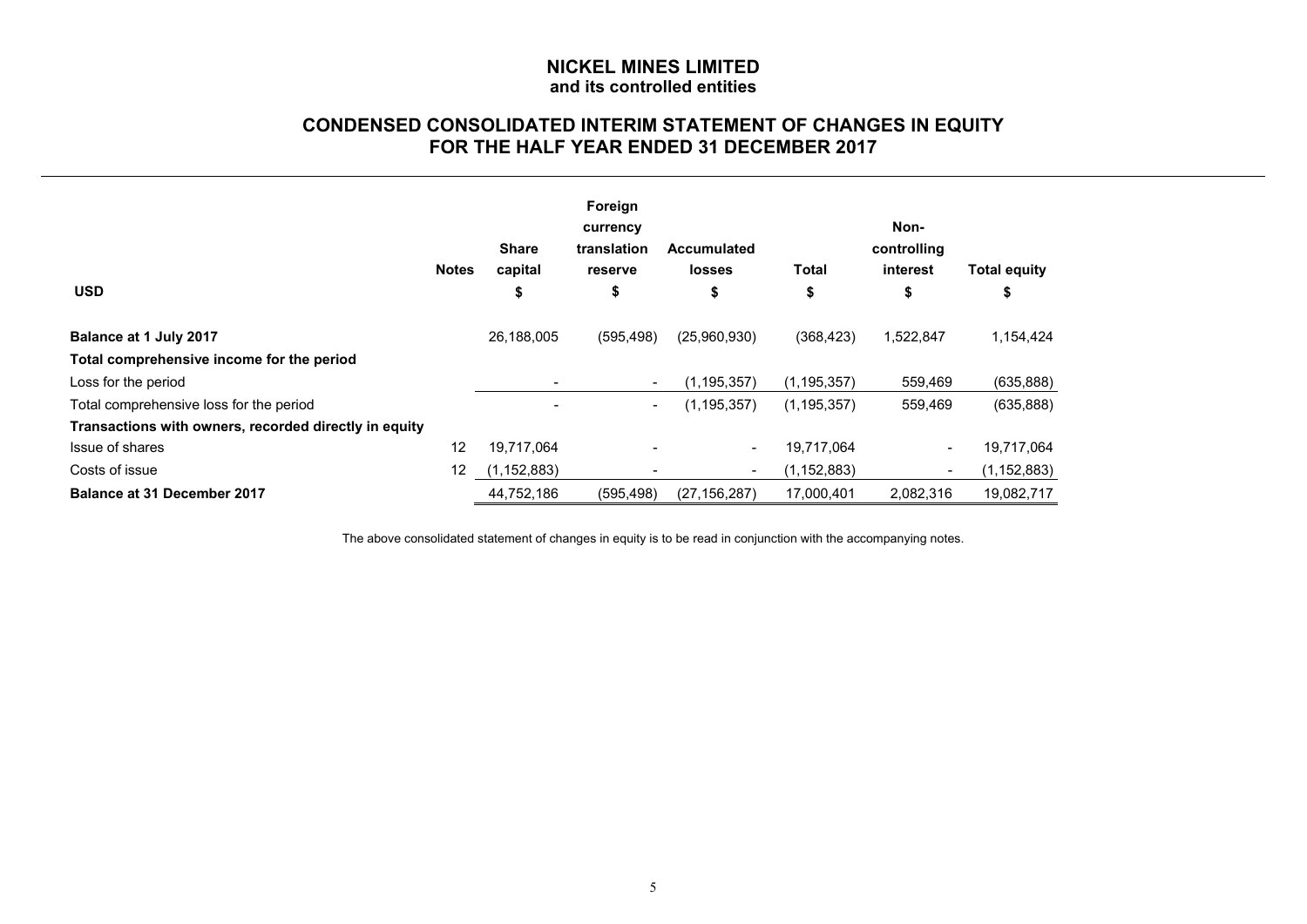# **CONDENSED CONSOLIDATED INTERIM STATEMENT OF CASH FLOWS FOR THE HALF YEAR ENDED 31 DECEMBER 2017**

| <b>USD</b>                                               | <b>Notes</b> | 6 months to<br>31 December<br>2017<br>\$ |
|----------------------------------------------------------|--------------|------------------------------------------|
| Cash flows from operating activities                     |              |                                          |
| Cash receipts from customers                             |              | 6,317,242                                |
| Cash payments in the course of operations                |              | (6,904,877)                              |
| Interest received                                        |              | 13,150                                   |
| Research and development rebate repayment                |              | (260, 703)                               |
| Net cash used in operating activities                    |              | (835, 188)                               |
| Cash flows from investing activities                     |              |                                          |
| Payments for property, plant and equipment               |              | (515, 893)                               |
| Net cash used in investing activities                    |              | (515, 893)                               |
| Cash flows from financing activities                     |              |                                          |
| Proceeds from issue of shares                            | 12           | 19,717,064                               |
| Costs of issue                                           |              | (1, 152, 884)                            |
| Net cash from financing activities                       |              | 18,564,180                               |
| Net increase in cash and cash equivalents                |              | 17,213,099                               |
| Effect of exchange rate adjustments on cash held         |              | 104,874                                  |
| Cash and cash equivalents at the beginning of the period |              | 278,775                                  |
| Cash and cash equivalents at the end of the period       |              | 17,596,748                               |

The above consolidated statement of cash flows should be read in conjunction with the accompanying notes.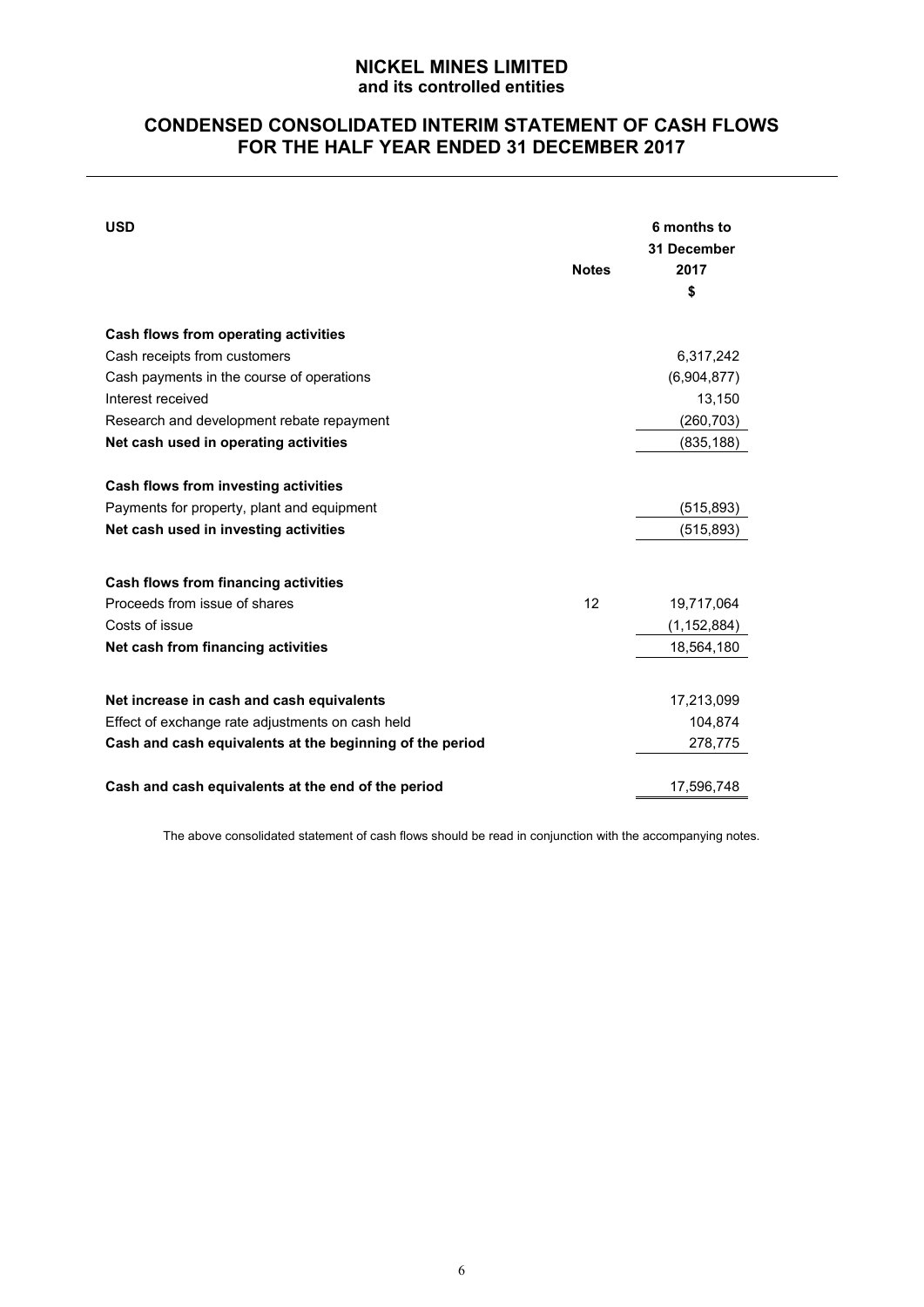# **NOTES TO THE FINANCIAL STATEMENTS FOR THE HALF YEAR ENDED 31 DECEMBER 2017**

#### **NOTE 1 - REPORTING ENTITY**

Nickel Mines Limited (the 'Company') is a company domiciled in Australia. The condensed consolidated interim financial report for the half year ended 31 December 2017 comprises the Company and its subsidiaries (together referred to as the 'Group'). The Group is a for-profit entity and is involved in nickel mining operations.

The consolidated annual financial report of the Group as at and for the year ended 30 June 2017 is available upon request from the Company's registered office at Level 2, 66 Hunter Street, Sydney, NSW, 2000.

In the opinion of the directors, the Company is not publicly accountable nor a reporting entity. The interim financial statements of the Group have been drawn up as special purpose financial statements to assist the Directors for the purpose of their due diligence in relation to an Initial Public Offering.

#### **NOTE 2 - BASIS OF PREPARATION**

#### **Statement of compliance**

This financial report is a special purpose financial report prepared for use by the directors and members of the Group. The special purpose interim financial statements have been prepared in accordance with the recognition, measurement and classification aspects of Australian Accounting Standard AASB 134 *Interim Financial Reporting*.

The special purpose interim financial statements include those disclosures considered necessary by the directors to meet the needs of members.

The special purpose interim financial statements comply with the disclosure requirements of AASB 134 *Interim Financial Reporting* except there are no comparatives. The financial report does not include full disclosures of the type normally included in an annual financial report. Accordingly, this report is to be read in conjunction with the annual report for the year ended 30 June 2017.

The financial statements do not comply with the International Financial Reporting Standards (IFRS) adopted by the International Accounting Standards Board (IASB).

The financial report has been prepared on a going concern basis.

The financial report was authorised for issue by the Directors on 29 March 2018.

#### **Basis of measurement**

The financial statements have been prepared on the historical cost basis except for certain financial instruments which are measured at fair value.

#### **Functional and presentation currency**

These financial statements are presented in United States dollars, which is the Company's functional currency.

#### **Use of estimates and judgements**

The preparation of financial statements requires management to make judgements, estimates and assumptions that affect the application of accounting policies and the reported amounts of assets, liabilities, income and expenses. Actual results may differ from these estimates. Estimates and underlying assumptions are reviewed on an ongoing basis. Revisions to accounting estimates are recognised in the period in which the estimate is revised and in any future periods affected.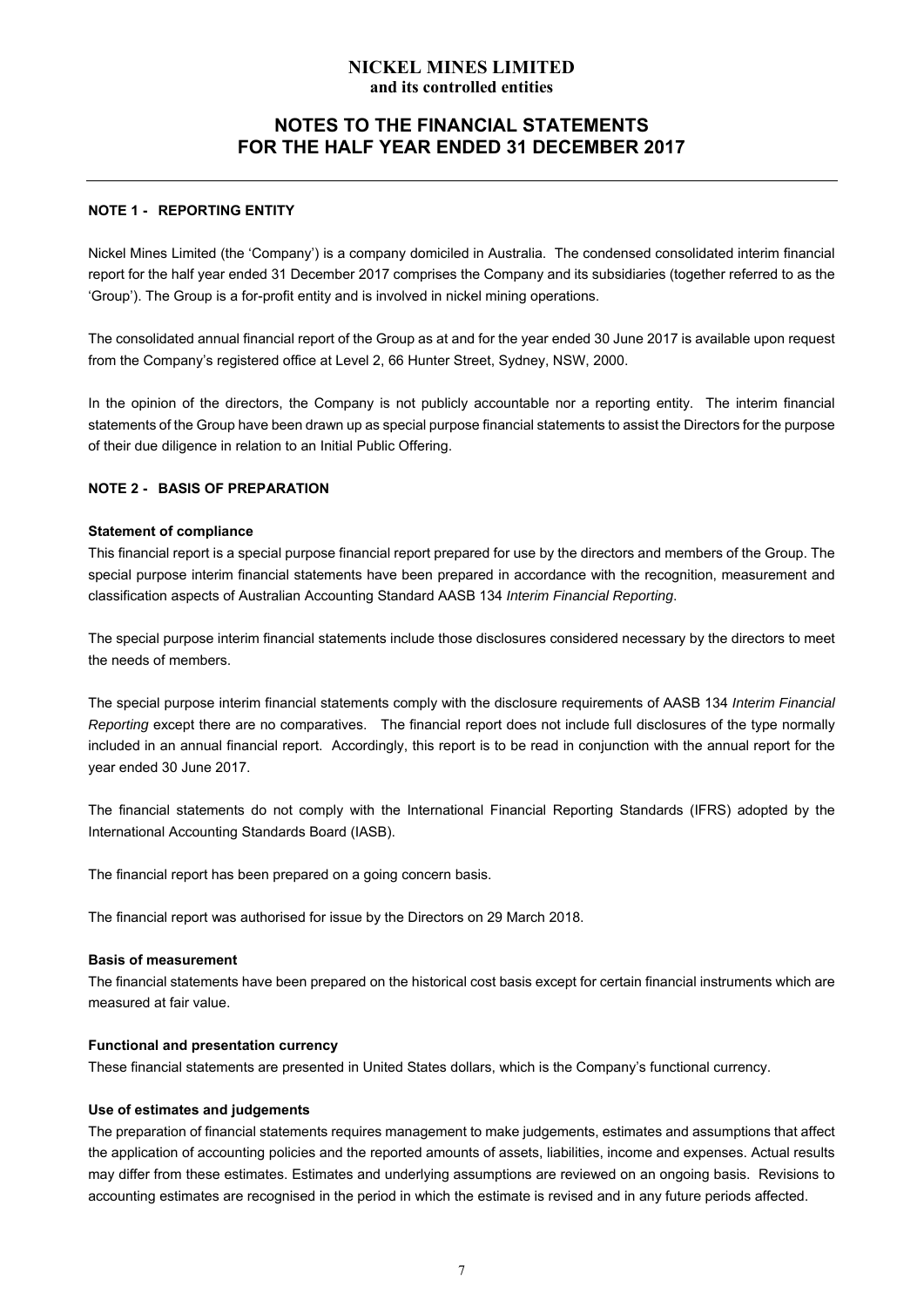# **NOTES TO THE FINANCIAL STATEMENTS FOR THE HALF YEAR ENDED 31 DECEMBER 2017**

In particular, information about significant areas of estimation uncertainty and critical judgements in applying accounting policies that have the most significant effect on the amount recognised in the financial statements are described in the following notes:

- Note 8 Inventory
- Note 9 Recoverability of property, plant and equipment
- Note 10 Trade and other payables

#### **NOTE 3 - SIGNIFICANT ACCOUNTING POLICIES**

The accounting policies applied by the Group in these condensed consolidated interim financial statements are the same as those applied by the Group in its consolidated financial statements as at and for the year ended 30 June 2017.

|                                                                 | 6 months to 31<br>December 2017 |
|-----------------------------------------------------------------|---------------------------------|
|                                                                 | \$                              |
| <b>NOTE 4 - OTHER EXPENSES</b>                                  |                                 |
| Audit fees - KPMG audit of financial reports                    | 60,094                          |
| Travel                                                          | 26,513                          |
| Legal fees                                                      | 38,749                          |
|                                                                 | 125,356                         |
|                                                                 |                                 |
| <b>NOTE 5 - FINANCIAL INCOME AND FINANCE EXPENSE</b>            |                                 |
| Interest income                                                 | 13,150                          |
| Interest expense                                                | (325, 462)                      |
| Net change in fair value of financial liabilities at fair value | (250, 714)                      |
| Foreign exchange gain/(loss)                                    | 78,316                          |
|                                                                 | (484, 710)                      |
| <b>NOTE 6 - TRADE AND OTHER RECEIVABLES</b>                     | 31 December<br>2017             |
| <b>GST</b> receivable                                           | 103,648                         |
| Trade receivables                                               | 3,115,453                       |
|                                                                 | 3,219,101                       |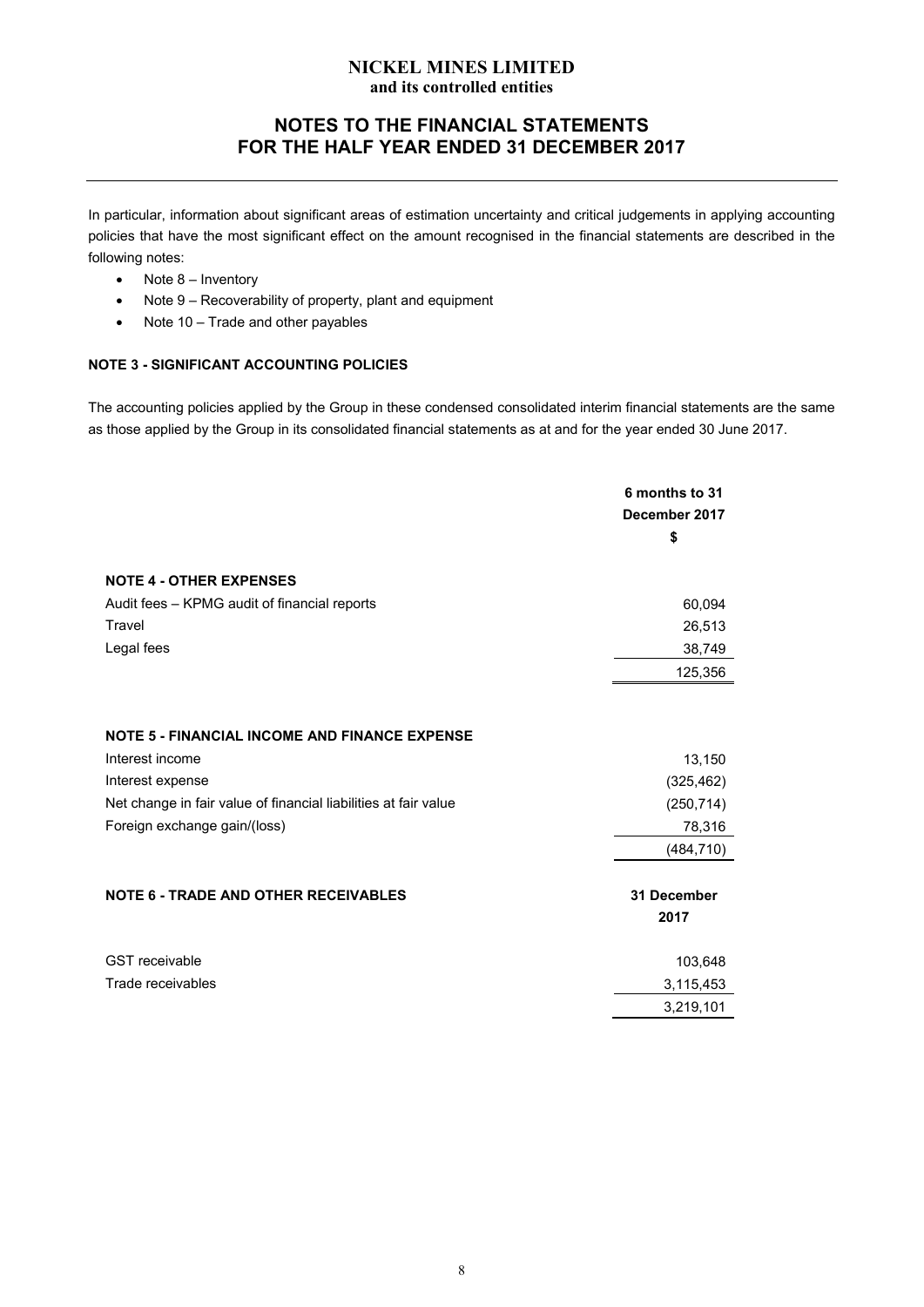# **NOTES TO THE FINANCIAL STATEMENTS FOR THE HALF YEAR ENDED 31 DECEMBER 2017**

| <b>NOTE 7 – LOSS PER SHARE</b>                                        | 6 months to 31<br>December 2017 |
|-----------------------------------------------------------------------|---------------------------------|
| Basic and diluted loss per share have been calculated using:          |                                 |
| Net loss for the period attributable to equity holders of the Company | (1, 195, 357)                   |
| Weighted average number of ordinary shares (basic and diluted)        | $N^{\circ}$ of<br>shares        |
| - Issued ordinary shares at the beginning of the year/period          | 317,330,516                     |
| - Effect of shares issued on 8 June 2017                              |                                 |
| - Effect of shares issued on 22 December 2017                         | 4,359,905                       |
| - Effect of shares issued on 28 December 2017                         | 496.000                         |
| Weighted average number of shares at the end of the year              | 322.186.420                     |

As the Group is loss making, none of the potentially dilutive securities are currently dilutive.

|                            | 31 December<br>2017 |
|----------------------------|---------------------|
| <b>NOTE 8 - INVENTORY</b>  | \$                  |
| <b>Current</b>             |                     |
| Inventory - ore stockpiles | 490,969             |
|                            | 490,969             |

During the period the Group continued to provide ore to PT Indonesia Tsingshan Stainless Steel ('ITSS'), an Indonesian subsidiary of Tsingshan Group, under an offtake agreement signed in October 2017 with ITSS guaranteeing to take supply of 50,000 wmt per month until 30 November 2018, with a cut-off grade of 1.60% nickel.

Inventories are measured at the lower of cost and net realisable value.

#### **NOTE 9 - PROPERTY, PLANT AND EQUIPMENT**

| <b>Buildings</b>              | 187,227    |
|-------------------------------|------------|
| <b>Furniture and Fittings</b> | 2,943      |
| Mine infrastructure assets    | 1,749,722  |
| Mining properties             | 24,381,269 |
| <b>Motor Vehicles</b>         | 133,968    |
| Office equipment              | 117,840    |
| Plant and machinery           | 34,634     |
|                               | 26,607,603 |

During the period the Group acquired \$515,893 of property, plant and equipment and recognised depreciation and amortisation totalling \$184,366.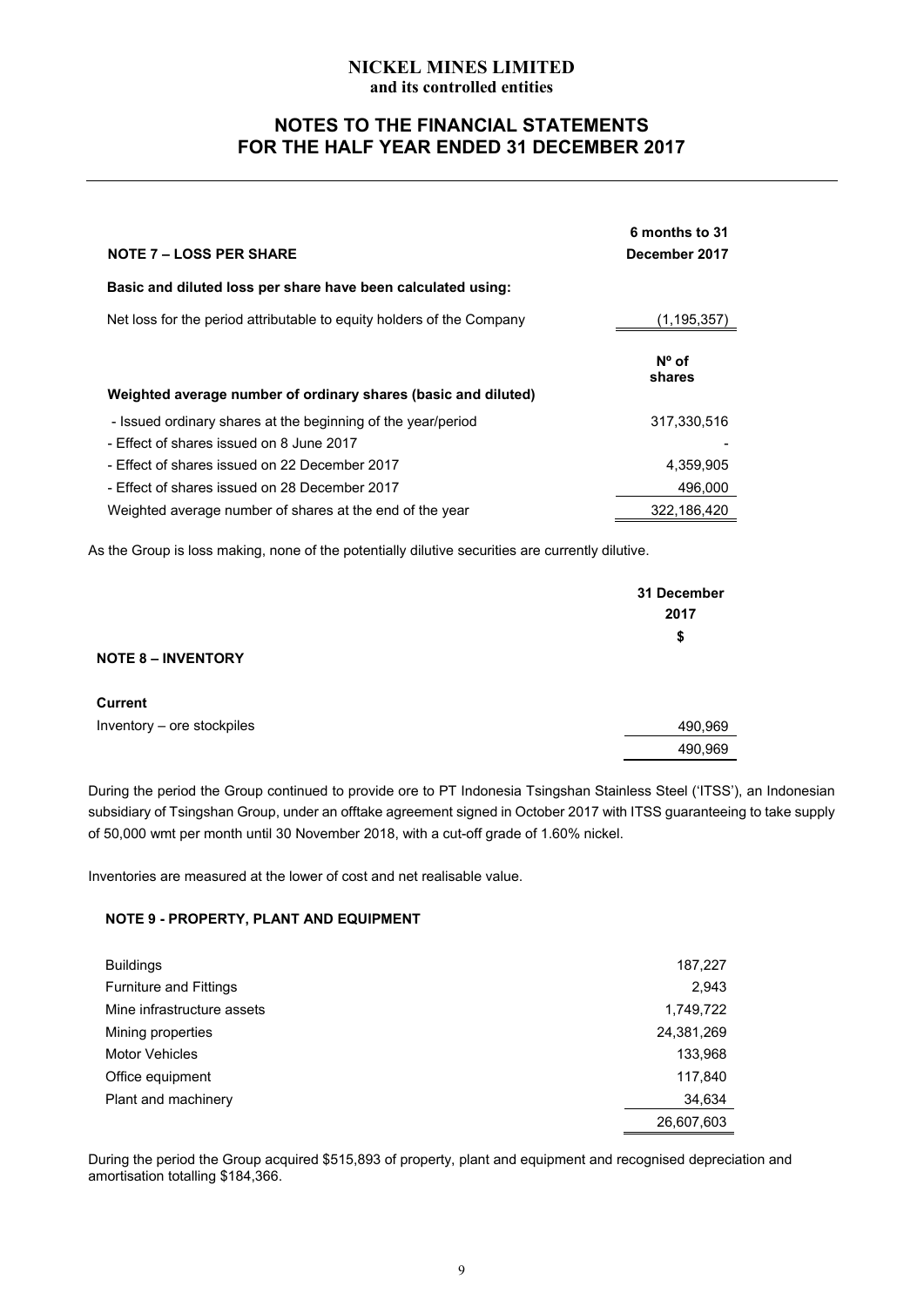# **NOTES TO THE FINANCIAL STATEMENTS FOR THE HALF YEAR ENDED 31 DECEMBER 2017**

#### **NOTE 10 - TRADE AND OTHER PAYABLES**

|                                                      | 31 December<br>2017 |
|------------------------------------------------------|---------------------|
|                                                      | \$                  |
| <b>Current</b>                                       |                     |
| <b>Creditors</b>                                     | 6,499,441           |
| Deferred project acquisition payments <sup>(2)</sup> | 2,800,000           |
| Taxes payable                                        | 131,010             |
| Agency fee payable (1)                               | 5,256,603           |
| Accruals                                             | 1,432,713           |
|                                                      | 16,119,767          |
|                                                      |                     |

(1) The Agency fee is payable to PT Hengjaya Sukses Pratama's ('HSP') nominated entity, Swift Capital Limited ("Swift"). Under a scope of work HSP earns the Agency Fee for: sales and marketing requirements in relation to the first 440,000 wmt of nickel ore produced by Hengjaya; assisting in negotiating the terms of sales contracts with all potential customers and connected parties in relation to or connected with the sale and marketing of nickel ore produced or developed by Hengjaya; and HSP is responsible for obtaining for PT Hengjaya all federal, provincial and local government approvals, including but not limited to forestry, mining, export, port, land access and community relations permits and approvals, and all other approvals as may be required by PT Hengjaya for PT Hengjaya to develop and operate the Hengjaya mine.

During the half-year ended 31 December 2017 the activities in relation to the final approval required by PT Hengaya to develop and operate the Hengjaya mine were completed and the remaining balance of Agency Fee totalling \$1,800,000 was recognised as an expense for the period. The total fee payable at 31 December 2017 includes interest accrued at a rate of 12% p/a. The total owing was settled in full subsequent to half-year end, see Note 15.

#### (2) *Deferred project acquisition payments*

Through various amendments to the original agreement entered into in December 2009 for the Company to acquire 80% of the share capital of PT Hengjaya Mineralindo ('PT Hengjaya') in Indonesia, the transfer of 80% of the PT Hengjaya to Nickel Mines was effected in March 2012 with deferred payments totalling \$7.35 million to be paid to the sellers based on the achievement of certain milestones. These deferred payments will be payable to PT Hengjaya Sukses Pratama ('HSP'), the Company's Indonesian partner in the Hengjaya project upon achievement of various project milestones.

At 30 June 2017 all milestones had been met except for the third and final milestone payment. The final deferred payment of \$2,800,000 (\$3,000,000 less \$200,000 paid in advance prior to 30 June 2017) becomes due and payable one month following the conversion of the HL protected forest area into Other Utilisation Area and the granting of all other licences, approvals and steps as deemed necessary to allow the exploitation, open cut mining and production operation in that area. Confirmation of the downgrade of the HL protected forest area into Other Utilisation Area was received in August 2014. Before production can commence from this area a 'Pinjam Pakai' forestry permit must be obtained.

During the half year ended 31 December 2017 the Group received confirmation the 'Pinjam Pakai' forestry permit would be approved and subsequent to the half year end the Company received confirmation that the forestry permit had been granted and as disclosed in Noted 15 the remaining balance of \$2,800,000 was paid to HSP's nominee subsequent to period end, completing the Company's deferred project acquisition obligations.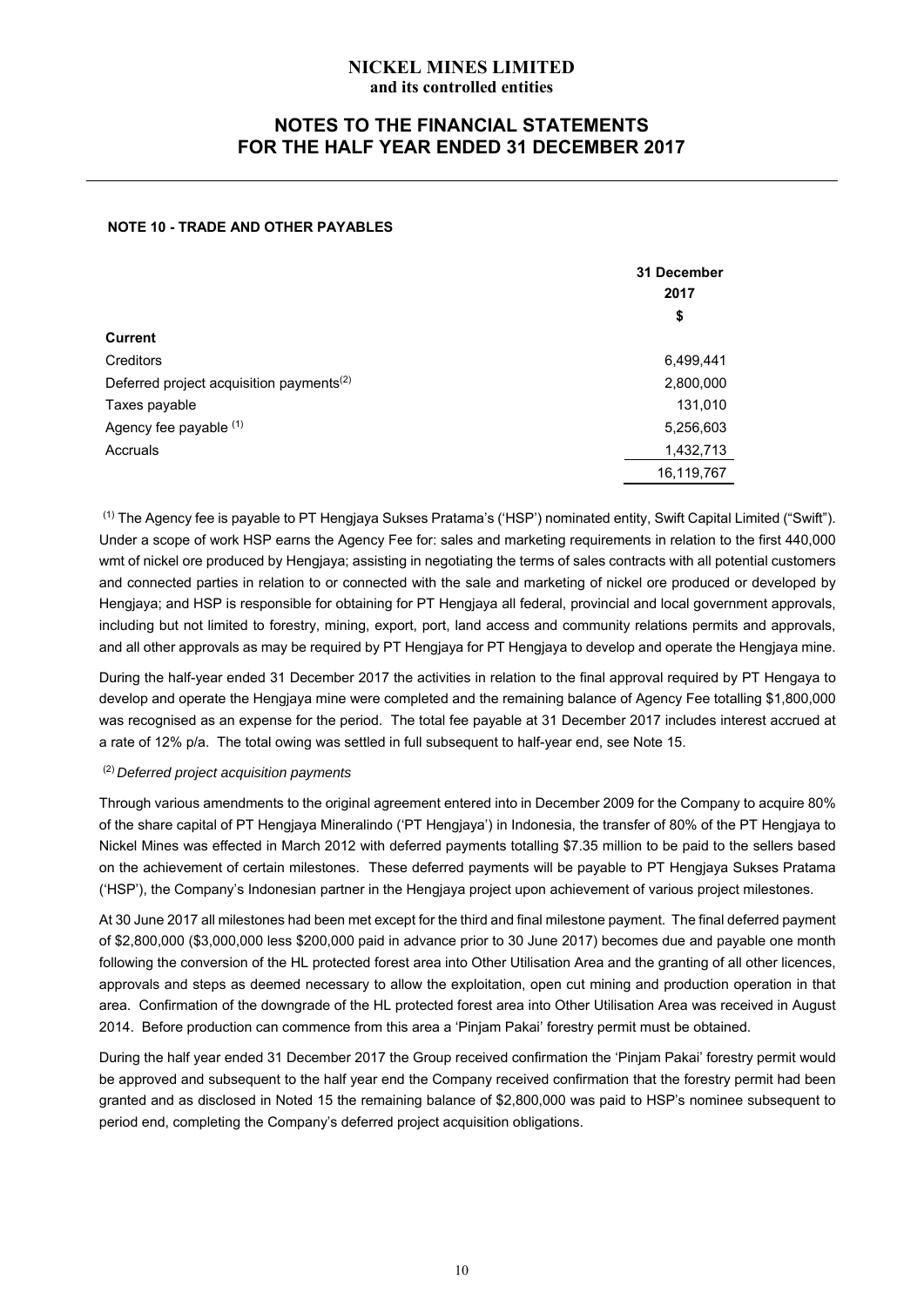# **NOTES TO THE FINANCIAL STATEMENTS FOR THE HALF YEAR ENDED 31 DECEMBER 2017**

|                                                   | 31 December<br>2017 |
|---------------------------------------------------|---------------------|
|                                                   | \$                  |
| <b>NOTE 11 - BORROWINGS AND CONVERTIBLE NOTES</b> |                     |
| <b>Current</b>                                    |                     |
| Convertible note                                  | 4,271,573           |
| Loans from related parties                        |                     |
| Loan - Swift Capital Limited                      | 8,151,024           |
|                                                   | 12,422,597          |

#### *Borrowings*

During the half year ended 31 December 2017 the loans from related parties were settled in full, see Note 13 for details.

In September 2017 the Company entered into a JV agreement with Tsingshan Holdings. A condition precedent of the agreement for this JV to occur was for the Company to become 'debt-free'. Due to the successful pre-IPO capital raising in December 2017 the amounts payable to Swift Capital Limited ('Swift') have been reclassified as current. As detailed in Note 15, following the successful completion of the Company's pre-IPO capital raise an agreement was reached to repay the loan payable to Swift and this was settled in full on 30 January 2018.

#### *Convertible notes*

| Liabilities measured at fair value through profit and loss      | 31 December |
|-----------------------------------------------------------------|-------------|
|                                                                 | 2017        |
|                                                                 | S           |
| Opening balance                                                 | 4,020,859   |
| Net change in fair value of financial liabilities at fair value | 250,714     |
|                                                                 | 4,271,573   |

The PT Hengjaya and Woodburn Holdings Limited ('Woodburn') Convertible Loan Facility Agreement ('Convertible Note Facility') was due to mature on 21 July 2017. During the half year ended 31 December 2017 the entities were renegotiating the facility agreement and on 29 January 2018 an agreement was reached for a total \$4,428,641 to be paid to Woodburn as final settlement of the Convertible Note Facility. The final payment represented the principal totalling \$3,000,000 and accrued interest and other charges of \$1,428,641 (see Note 15).

The convertible notes have been designated as a Level 3 financial instrument. The fair value is calculated using a valuation technique that consider the probability of conversion and the present value of future cashflows using a risk adjusted discount rate of 20%. The valuation ascribed to the financial liability at 31 December 2017 is the principal amount of \$3,000,000 and the accrued interest charges of \$1,271,573. This is considered to represent the fair value as the Directors consider the probability of a conversion event to be nil at 31 December 2017.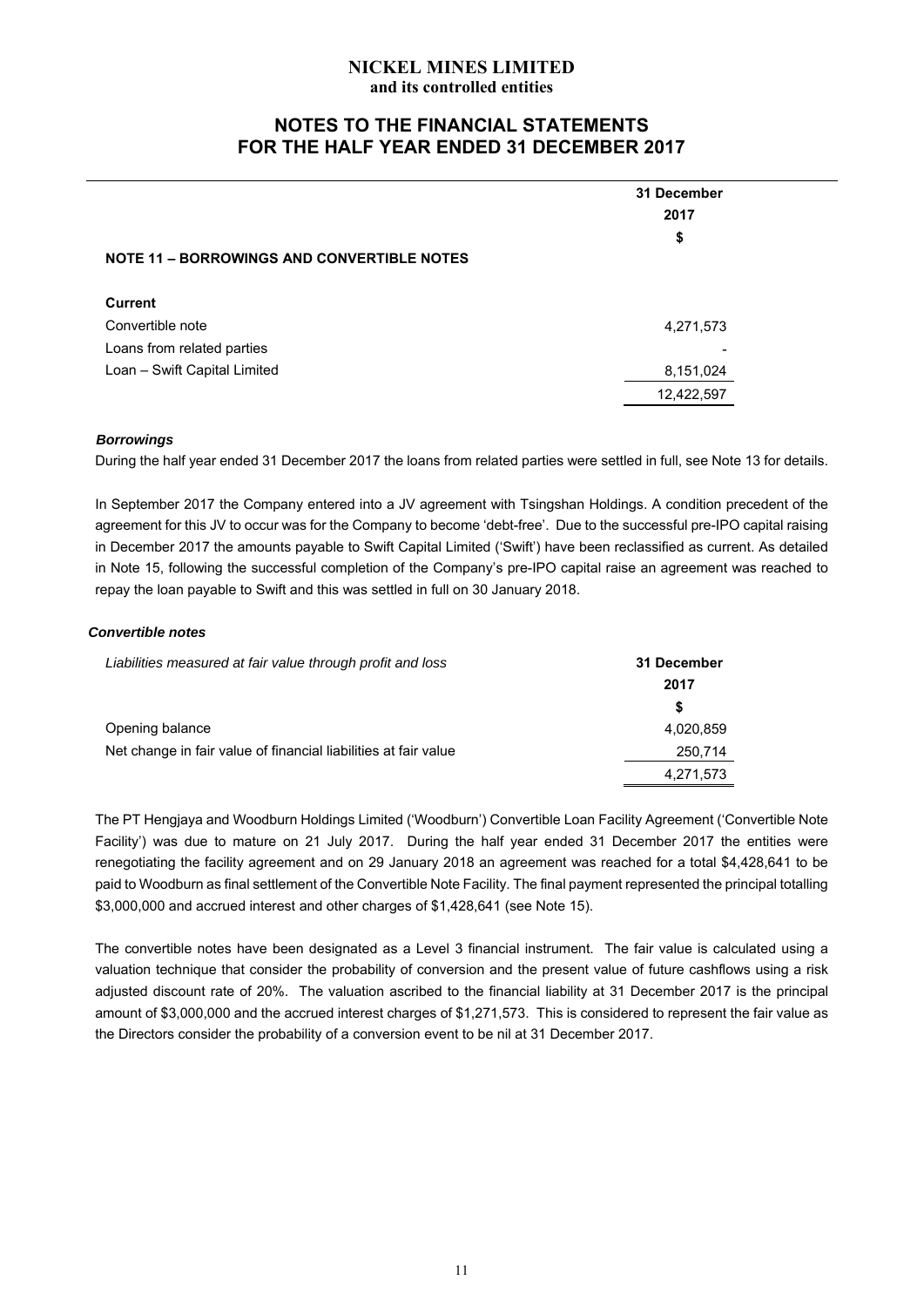# **NOTES TO THE FINANCIAL STATEMENTS FOR THE HALF YEAR ENDED 31 DECEMBER 2017**

#### **NOTE 12 - ISSUED CAPITAL**

|                                                           | Number of<br>shares |               |
|-----------------------------------------------------------|---------------------|---------------|
| Ordinary shares on issue at 30 June 2017 - fully paid     | 317,330,516         | 26,188,005    |
| Issue of shares                                           | 118.907.379         | 19,717,064    |
| Cost of issue                                             |                     | (1, 152, 883) |
| Ordinary shares on issue at 31 December 2017 - fully paid | 436,237,895         | 44,752,186    |

During the half year ended 31 December 2017 the Group issued 118,907,379 shares for cash totalling A\$22,165,335 (equivalent to \$19,717,064). There were no amounts unpaid on the shares issued and share issue costs amounted to A\$1,479,572 (equivalent to \$1,152,883).

#### **Options**

There were no options granted, exercised or lapsed unexercised during the half year ended 31 December 2017. There were no options on issue at 31 December 2017.

#### **Dividends**

There were no dividends paid or declared during the half year ended 31 December 2017.

#### **Ordinary shares**

The Company does not have authorised capital or par value in respect of its issued shares. All issued shares are fully paid. The holders of ordinary shares are entitled to receive dividends as declared from time to time.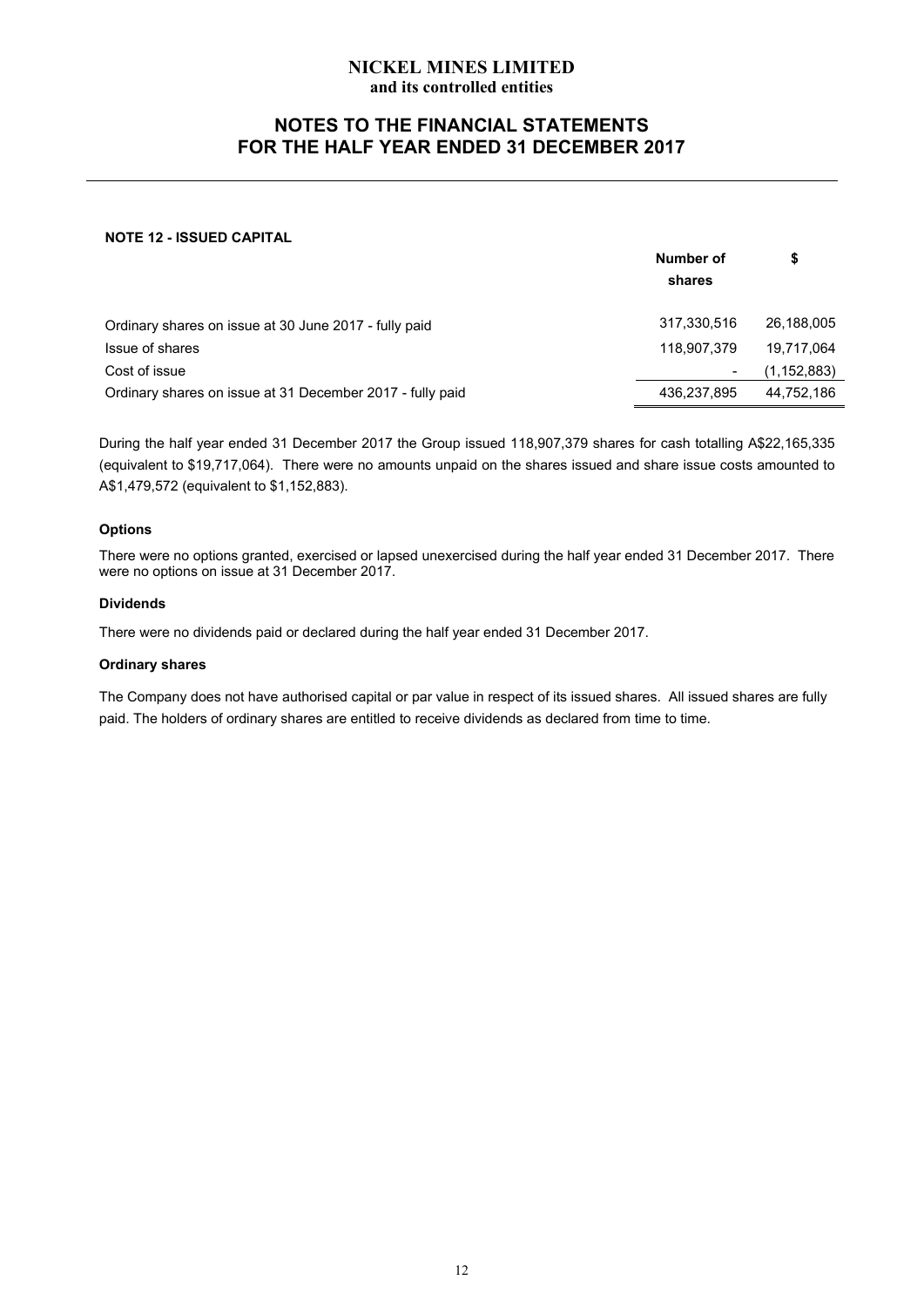# **NOTES TO THE FINANCIAL STATEMENTS FOR THE HALF YEAR ENDED 31 DECEMBER 2017**

#### **NOTE 13 - RELATED PARTIES**

.

At 30 June 2017 entities related to Norman Seckold, a Director were owed \$549,476, comprising principal amounts of A\$104,000 and \$200,000 and accrued interest. The loans were unsecured and at call. Interest on the funds advanced to the Company were calculated at a rate of 10% p.a. from the date funds were advanced. Included in the amount at 30 June 2017 is \$186,710 which was owed by the Group's subsidiary, PT Hengjaya and had an applicable interest a rate of 15% p.a. For the half year ended 31 December 2017 interest accrued on the outstanding balances totalled A\$5,243 and \$21,585. On 31 December 2017 the loans payable were settled in full through the issue of 3,472,776 shares in the Company on the same terms as the pre-IPO raising.

At 30 June 2017 an entity related to Justin Werner, a Director, was owed \$385,185, comprising principal amounts of A\$30,000 and \$130,000 and accrued interest. The loans were unsecured and at call. Interest on the funds advanced to the Company were calculated at a rate of 10% p.a. from the date funds were advanced. Included in the amount at 30 June 2017 is \$186,710 which was owed by the Group's subsidiary PT Hengjaya and had an applicable interest rate of 15% p.a. For the half year ended 31 December 2017 interest accrued on the outstanding balances totalled A\$1,512 and \$18,056. On 31 December 2017 the loans payable were settled in full through the issue of 2,416,806 shares in the Company on the same terms as the pre-IPO raising.

A 30 June 2017 an entity related to Peter Nightingale, a Director, was owed \$158,909 comprising A\$160,000 and accrued interest. The loan was unsecured and at call. Interest on the funds advanced to the Company were calculated at a rate of 10% p.a. from the date funds were advanced and totalled A\$8,056 during half year ended 31 December 2017. On 31 December 2017 the loan payable of A\$214,844 was settled in full through the issue of 1,008,656 shares in the Company on the same terms as the pre-IPO raising.

Peter Nightingale and Norman Seckold hold an interest in an entity, MIS Corporate Pty Limited ('MIS'), which provided full administrative services, including administrative, accounting and investor relations staff both within Australia and Indonesia, rental accommodation, services and supplies, to the Group. Fees charged by MIS Corporate Pty Limited during the half year amounted to A\$127,152. At 31 December 2017 A\$761,714 was included in the creditor's balance. As noted in Note 15 the outstanding creditor balance was repaid subsequent to 31 December 2017. In addition to the creditor balance MIS had an outstanding loan balance at 30 June 2017 of \$266,596. The loan is unsecured and at call. Interest was calculated at a rate of 10% p.a. from the date funds were advanced and for the half year ended 31 December 2017 an interest expense of A\$14,438 has been recognised. On 31 December 2017 the loan balance of A\$361,342 was repaid in full through the issue of 1,696,442 shares in the Company on the same terms as the pre-IPO raising.

Following the successful capital raise the Board approved a one-off payment to Peter Nightingale, Norman Seckold and James Crombie totalling A\$976,000 in recognition of the services they have provided leading up to the pre-IPO capital raise. The total was recognised as an expense for the half year period ended 31 December 2017 and was settled subsequent to the half-year end through the issue of shares in the Company, see Note 15.

Apart from the details disclosed in this note, no Director has entered into a material contract with the Group during the half year and there were no material contracts involving director's interests subsisting at half year end.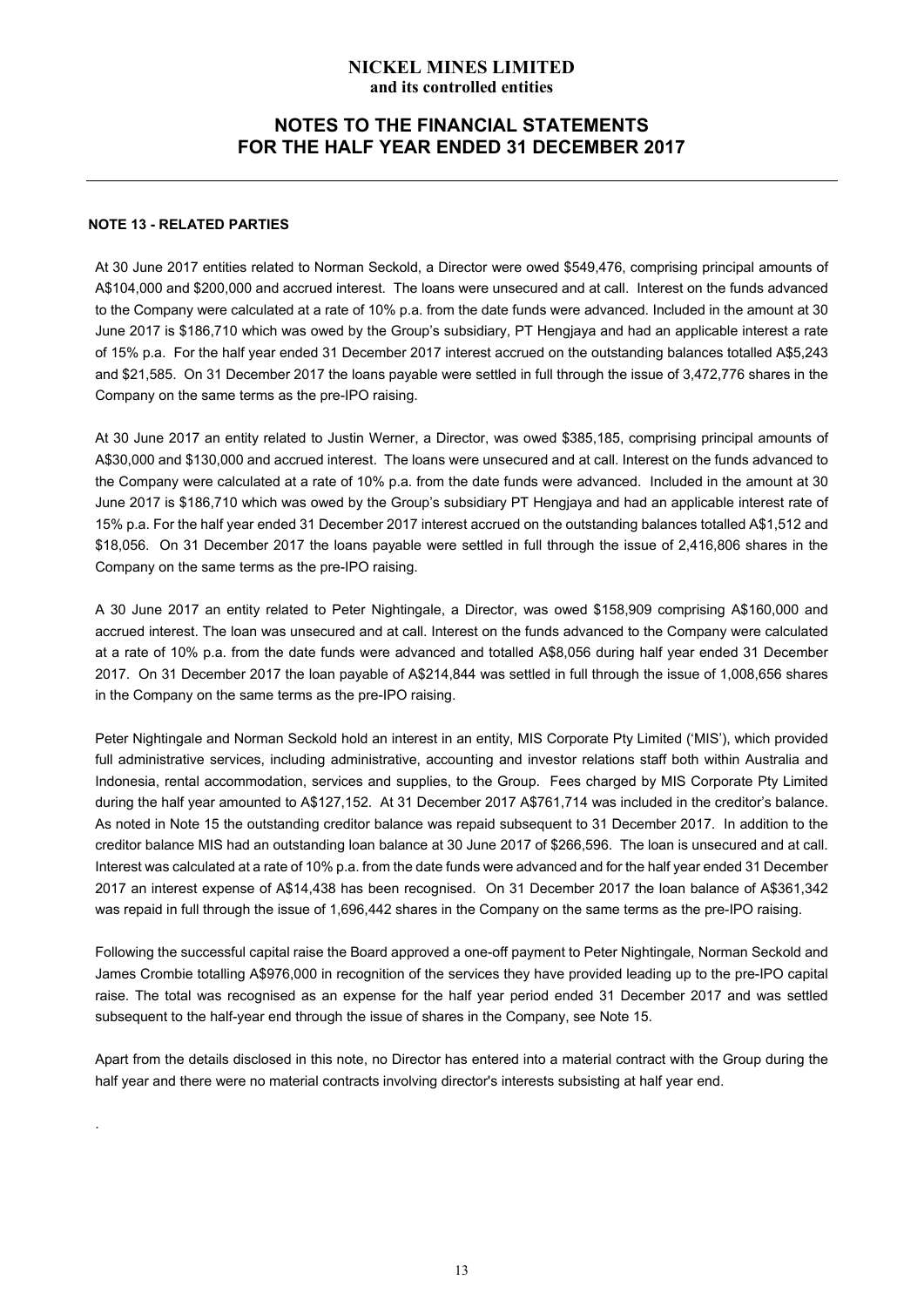# **NOTES TO THE FINANCIAL STATEMENTS FOR THE HALF YEAR ENDED 31 DECEMBER 2017**

#### **NOTE 14 -SEGMENT INFORMATION**

Segment information is presented in respect of the Group's management and internal reporting structure.

Segment results, assets and liabilities include items directly attributable to a segment as well as those that can be allocated on a reasonable basis. Unallocated items comprise mainly income earning assets and revenue, interest bearing loans, borrowings and expenses, and corporate assets and expenses.

Segment capital expenditure is the total cost incurred during the period to acquire segment assets that are expected to be used for more than one period in that geographic region.

#### **Geographical segments**

For the half year ended 31 December 2017, the Group had one segment, being mine development in Indonesia.

The Group has one reportable geographical segment as follows:

|                                             | Indonesia<br>\$ | Unallocated<br>\$ | <b>Total</b><br>\$ |
|---------------------------------------------|-----------------|-------------------|--------------------|
| 6 months ended 31 December 2017             |                 |                   |                    |
| External revenues                           | 9,148,048       |                   | 9,148,048          |
|                                             |                 |                   |                    |
| Reportable segment loss/(profit) before tax | (2,841,146)     | 3,477,034         | 635,888            |
|                                             |                 |                   |                    |
| Interest income                             | 10.864          | 2.286             | 13,150             |
| Depreciation and amortisation               | 43,802          |                   | 43,802             |
|                                             |                 |                   |                    |
| Reportable segment assets                   | 31,070,479      | 17,119,160        | 48,189,639         |
|                                             |                 |                   |                    |
| Reportable segment liabilities              | (27,117,410)    | (1,989,512)       | 29,106,922         |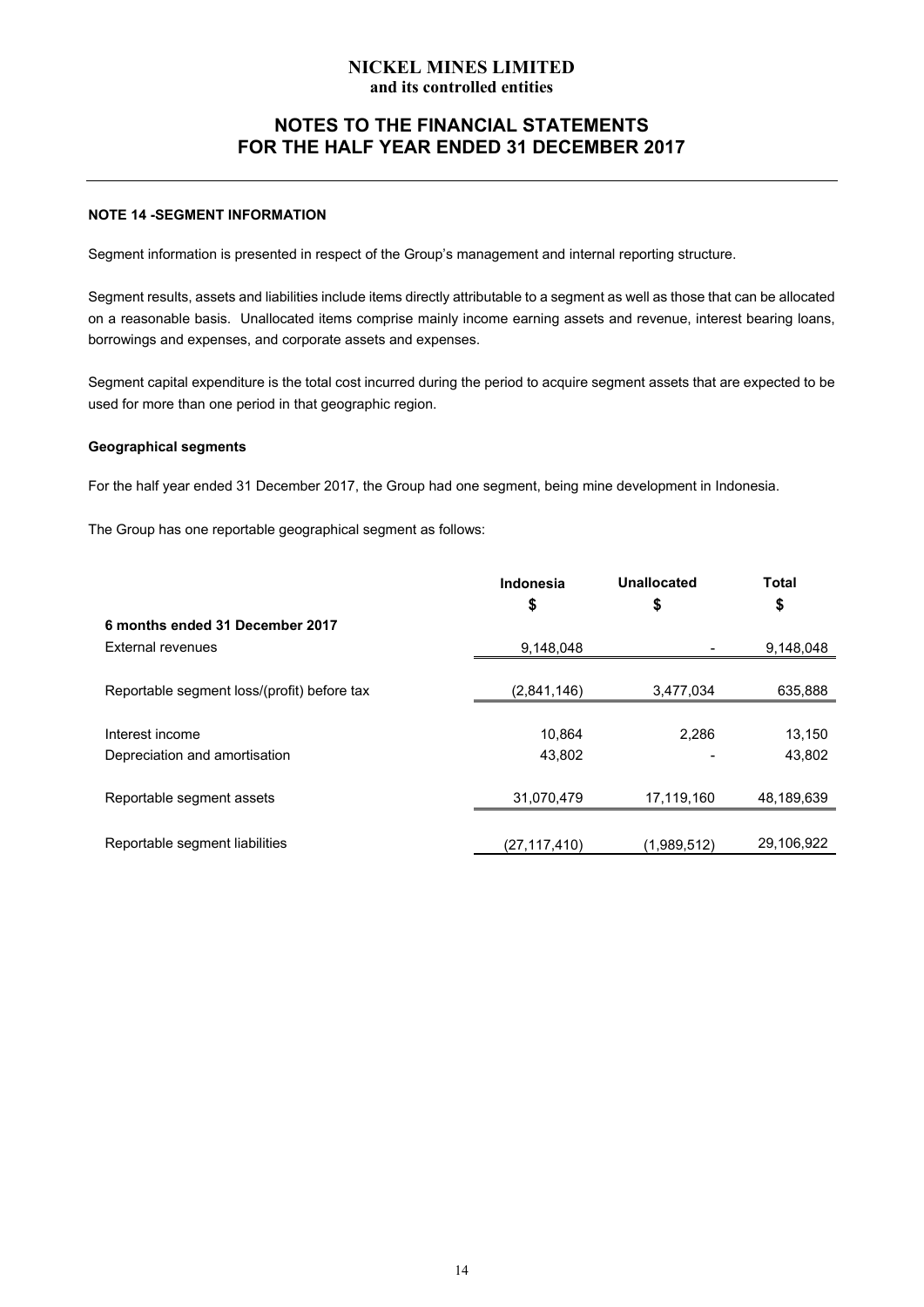# **NOTES TO THE FINANCIAL STATEMENTS FOR THE HALF YEAR ENDED 31 DECEMBER 2017**

#### **NOTE 15 – SUBSEQUENT EVENTS**

In January 2018 the Company completed the pre-IPO capital raising. Funds raised were primarily aimed at meeting the condition precedent to the Collaboration and Subscription Agreement signed in September 2017 with Shanghai Decent Investment (Group) Co., Ltd, a subsidiary of the Tsingshan Holdings Group ('Tsingshan'), and a third party strategic cornerstone investor, that the Company be 'debt free'. In order to meet this requirement the Company has, subsequent to the end of the half year ended 31 December 2017:

- settled in full the agency fee payable to PT Hengjaya Sukses Pratama's ('HSP') nominated entity, Swift, including associated interest charges, as detailed in Note 10 and the Loan payable to Swift as detailed in Note 11 by the payment on 30 January 2018 of \$12,400,000 and the issue of 10,000,000 fully paid ordinary shares in the Company at \$0.16 per share to Swift's nominee; and
- settled the Woodburn Convertible Loan Facility on 29 January 2018 through payment of \$4,428,641 to Woodburn. The final payment represented the principal totalling \$3,000,000 and accrued interest and other charges of \$1,428,641.
- in February 2018 the Group received confirmation that the forestry permit for the area previously classified HL protected forest area had been granted and consequently in February 2018 the third and final milestone payment of \$2,800,000 (\$3,000,000 less \$200,000 paid in advance) was paid to HSP's nominee, completing the Company's deferred project acquisition obligations.

Subsequent to 31 December 2017 the Group has settled the following creditor balances through the issue of shares in the Company:

- Director fees totalling A\$976,000 settled through the issue of 5,321,050 shares in the Company
- Employee and consultant fees totalling A\$125,000 settled through the issue of 628,906 shares in the Company
- Contractor fees totalling \$830,186 settled through the issue of 5,188,666 shares in the Company

Other than the matters detailed above, there has not arisen in the interval between the end of the half year and the date of this report any other item, transaction or event of a material and unusual nature likely, in the opinion of the Directors of the Company, to affect significantly the operations of the Group, the results of those operations, or the state of affairs of the Group, in future financial years.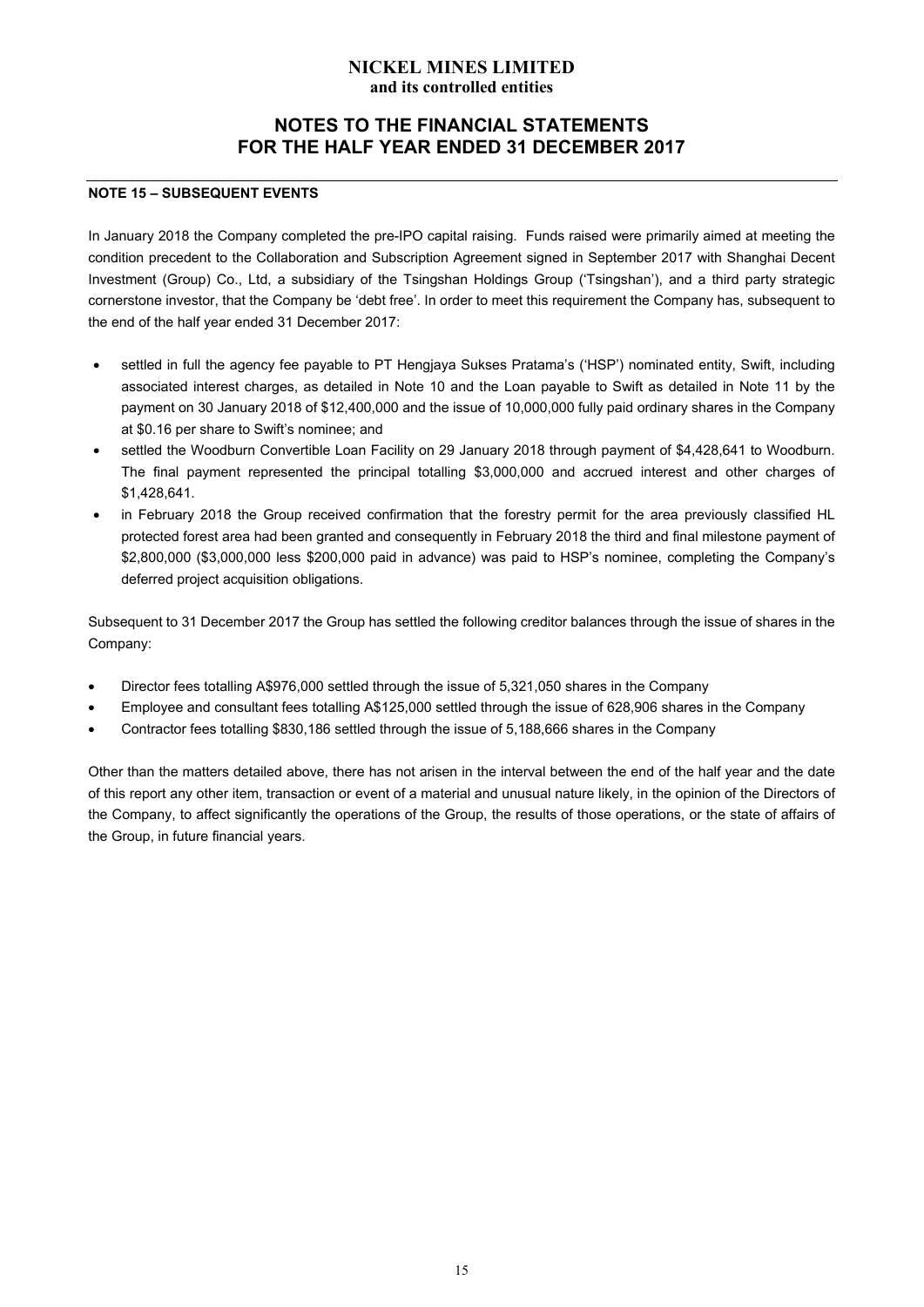# **MANAGEMENT'S ASSERTION STATEMENT**

In the opinion of the Management of Nickel Mines Limited ('the Company'):

- (a) the financial statements and notes set out on pages 3 to 15:
	- (i) present fairly the financial position of the Group as at 31 December 2017 and of its performance for the period ended on that date in accordance with the accounting policies described in Notes 1 to 3; and
	- (ii) complying with Australian Accounting Standards to the extent described in Note 1 to 3;
- (b) there are reasonable grounds to believe that the Company will be able to pay its debts as and when they become due and payable.

Signed at Sydney this 29th day of March 2018

**Norman Seckold Peter Nightingale 2018** 

**Executive Chairman Chief Financial Officer**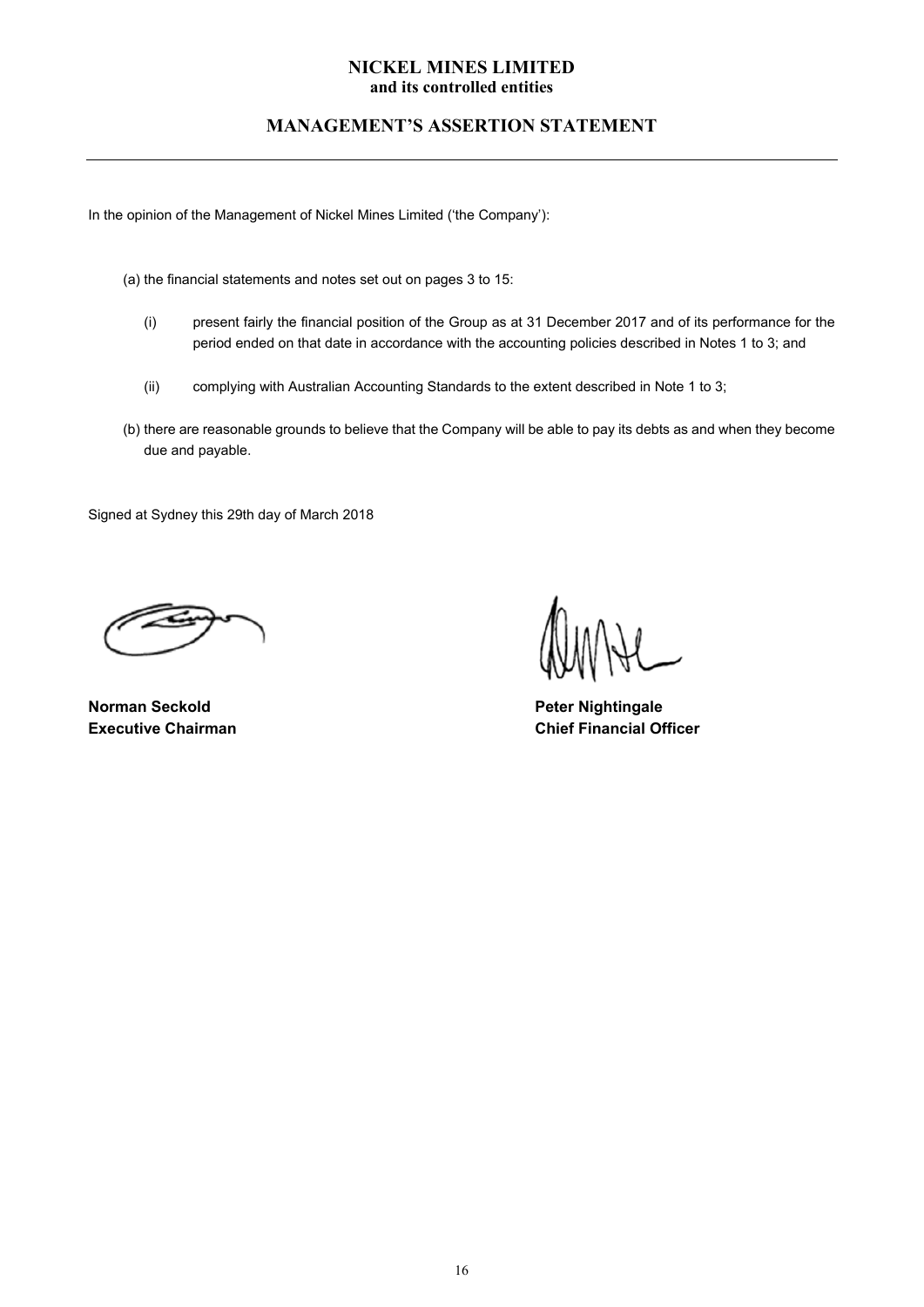

# Independent Auditor's Review Report

# To the Directors of Nickel Mines Limited

#### **Conclusion**

We have reviewed the accompanying *Interim Financial Report* of Nickel Mines Limited (the Company) and its controlled entities (the *Group*).

Based on our review, which is not an audit, we have not become aware of any matter that makes us believe that the Interim Financial Report of the Group does not present fairly, in all material respects, the financial position of the Group as at 31 December 2017 and of its performance and cash flows for the *Interim Period*  ended on that date, in accordance with the basis of preparation described in Notes 1, 2 and 3 to the Interim Financial Report.

#### The *Interim Financial Report* comprises:

- Consolidated interim statement of financial position as at 31 December 2017
- Consolidated interim statement of profit or loss and other comprehensive income, Consolidated interim statement of changes in equity and Consolidated interim statement of cash flows for the Interim Period ended on that date
- Notes 1 to 15 comprising a summary of significant accounting policies and other explanatory information

The *Group* comprises Nickel Mines Limited (the Company) and the entities it controlled at the Interim Period's end or from time to time during the Interim Period.

The *Interim Period* is the 6 months ended on 31 December 2017.

#### **Emphasis of matter – basis of preparation and restriction on use and distribution**

We draw attention to Notes 1, 2 and 3 to the Interim Financial Report, which describe the basis of preparation.

The Interim Financial Report has been prepared to assist the Directors of Nickel Mines Limited for the purpose of their due diligence in relation to a potential Initial Public Offering. As a result, the Interim Financial Report and this Auditor's Review Report may not be suitable for another purpose. Our conclusion is not modified in respect of this matter.

Our report is intended solely for the Directors of Nickel Mines Limited and should not be used by or distributed to parties other than the Directors of Nickel Mines Limited. We disclaim any assumption of responsibility for any reliance on this report, or on the Interim Financial Report to which it relates, to any person other than the Directors of Nickel Mines Limited or for any other purpose than that for which it was prepared.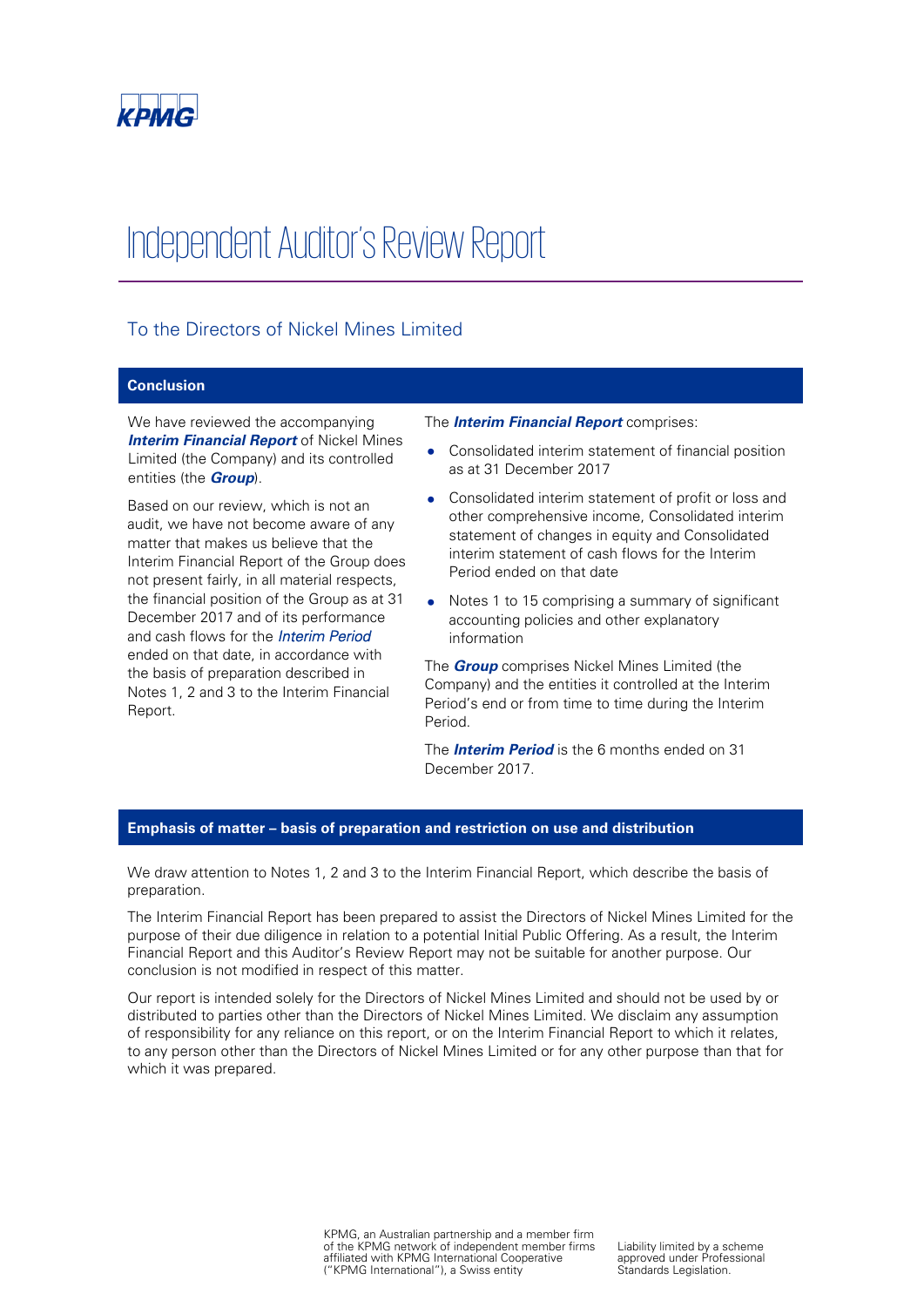

#### **Responsibilities of Management for the Interim Financial Report**

Management are responsible for:

- the preparation and fair presentation of the Interim Financial Report in accordance with the Basis of preparation and have determined that the basis of preparation described in Notes 1, 2 and 3 is appropriate to meet the needs of the Directors for the purpose of their due diligence in relation to the Initial Public Offering.
- for such internal control as the Directors determine is necessary to enable the preparation of the Interim Financial Report that is free from material misstatement, whether due to fraud or error.

#### **Auditor's responsibility for the review of the Interim Financial Report**

Our responsibility is to express a conclusion on the Interim Financial Report based on our review. We conducted our review in accordance with *Auditing Standard on Review Engagements ASRE 2410 Review of a Financial Report Performed by the Independent Auditor of the Entity*, in order to state whether, on the basis of the procedures described, we have become aware of any matter that makes us believe that the Interim Financial Report is not presented fairly, in all material respects, in accordance with *the basis of preparation* described in Notes 1, 2 and 3 to the Interim Financial Report. As auditor of Nickel Mines Limited. *ASRE 2410* requires that we comply with the ethical requirements relevant to the audit of the annual financial report.

A review of an Interim Period Financial Report consists of making enquiries, primarily of persons responsible for financial and accounting matters, and applying analytical and other review procedures. A review is substantially less in scope than an audit conducted in accordance with *Australian Auditing Standards* and consequently does not enable us to obtain assurance that we would become aware of all significant matters that might be identified in an audit. Accordingly, we do not express an audit opinion.

We are independent of the Group in accordance with the relevant ethical requirements of the *Accounting Professional and Ethical Standards Board's APES 110 Code of Ethics for Professional Accountants.*

KRNG

KPMG Brisbane 29 March 2018